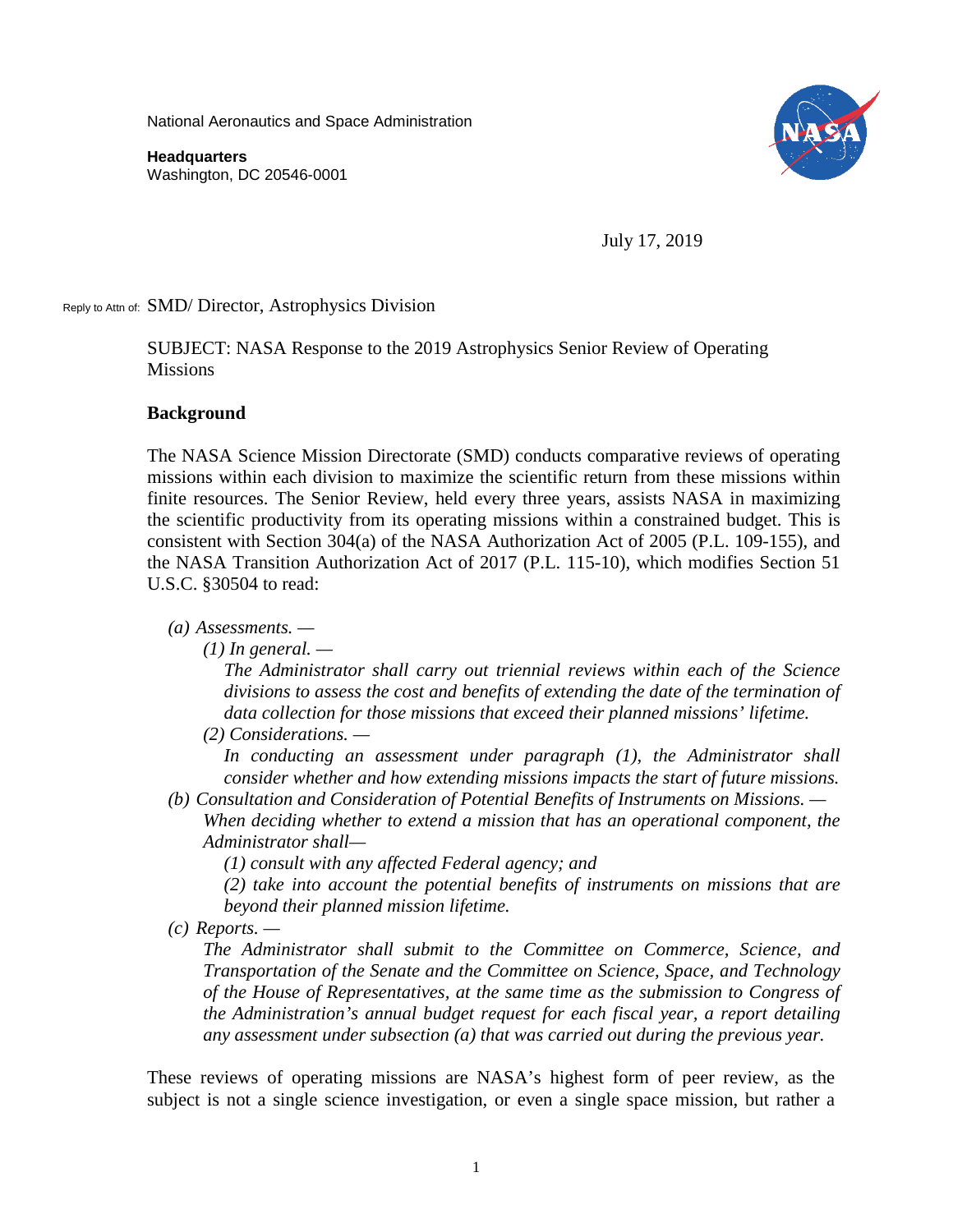portfolio of operating missions. The reviews of operating missions are referred to as Senior Reviews, in recognition of the high level of the peer review.

NASA uses the findings from the Senior Review to:

- Prioritize the operating missions and projects;
- Define an implementation approach to achieve astrophysics strategic objectives;
- Provide programmatic direction to the missions and projects concerned for FY20, FY21 and FY22; and
- Issue initial funding guidelines for FY23 and FY24 (to be revisited in the 2022 Senior Review).

Missions in the 2019 Astrophysics Senior Review for Astrophysics include strategic missions, Principal Investigator-led Explorers missions, and foreign-led missions in which the U.S. is a minor partner (the NASA Senior Review assesses only U.S. funding for foreign-led missions). The 2019 Astrophysics Senior Review included the following astrophysics missions (in alphabetical order):

- Chandra X-ray Observatory (Chandra);
- Fermi Gamma-ray Space Telescope (Fermi);
- Hubble Space Telescope (Hubble);
- Neil Gehrels Swift Observatory (Swift);
- Neutron Star Interior Composition Explorer (NICER);
- Nuclear Spectroscopic Telescope Array (NuSTAR);
- Transiting Exoplanet Survey Satellite (TESS); and
- X-ray Multi-Mirror Mission-Newton (XMM-Newton) (ESA mission).

The Stratospheric Observatory for Infrared Astronomy (SOFIA) airborne observatory was omitted from the 2019 Astrophysics Senior Review per Congress's request.

The 2019 Astrophysics Senior Review adopted a multi-level review structure, in which three panels (one for Chandra, one for Hubble, and one for the remaining missions) report to a Senior Review Subcommittee, which has been established as a subordinate group to the Astrophysics Advisory Committee, consistent with the Charter of the Astrophysics Advisory Committee and compliant with the Federal Advisory Committee Act (FACA) of 1972 (P.L. 92-463). The Report of the 2019 Senior Review Subcommittee, along with supporting documentation from the review, may be accessed at [https://science.nasa.gov/astrophysics/2019-senior-review-operating-missions/.](https://science.nasa.gov/astrophysics/2019-senior-review-operating-missions/)

# **NASA Response**

The report of the Senior Review Subcommittee emphasizes that the eight missions in the Senior Review "constitute a portfolio of extraordinary power," and noted that "the complementary nature of these missions makes the overall capability of the portfolio more than the sum of its parts." The Subcommittee also found that the missions "present an appropriate balance between the broadly capable Great Observatories and the smaller scale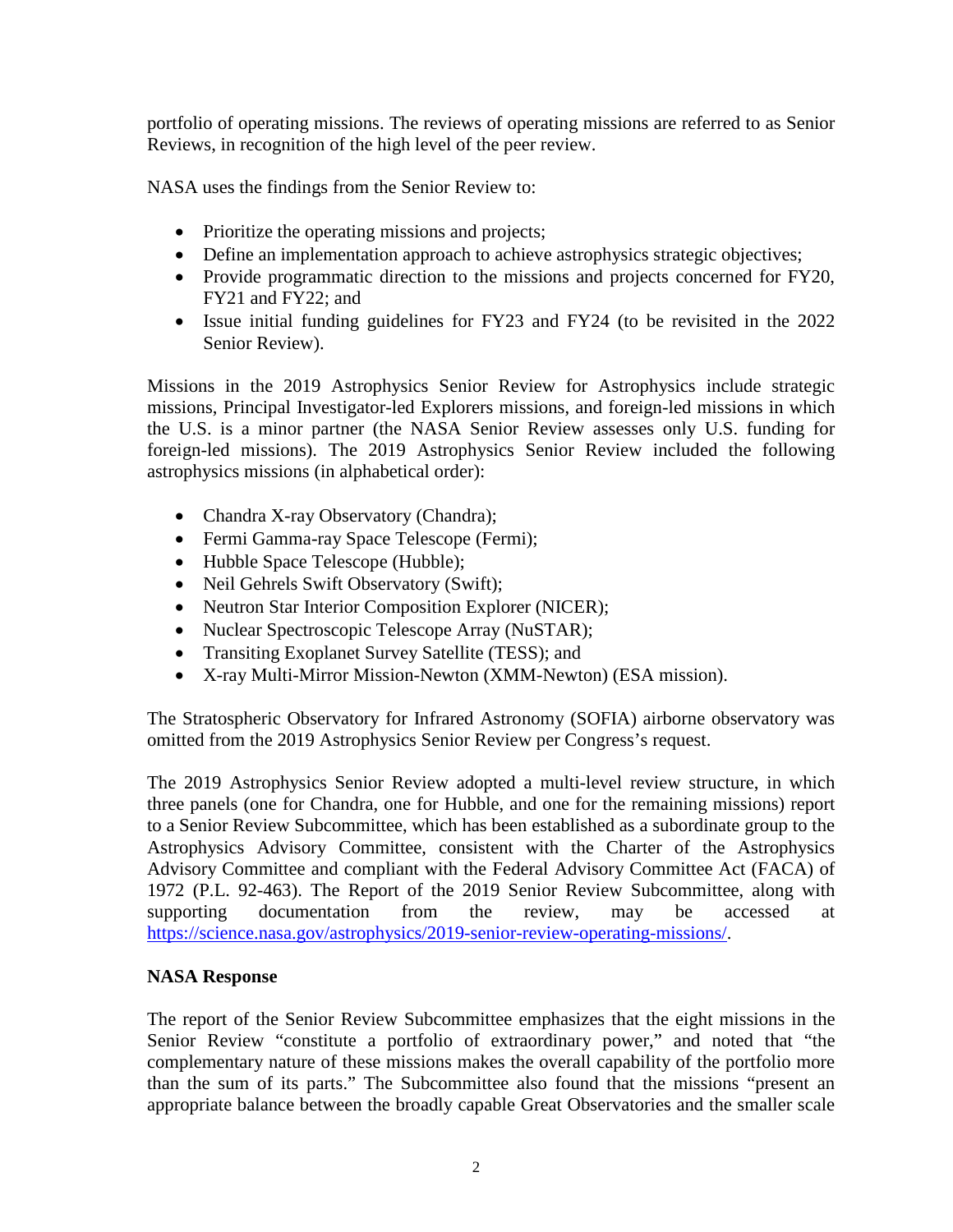missions that have unique capabilities in particular domains." The report of the Senior Review Subcommittee contains recommendations that NASA continue to operate and support all eight of these missions.

NASA used the prioritized rankings and individual recommendations of the 2019 Senior Review report to make the following decisions for each of the missions in the Senior Review. The missions are presented in alphabetical order.

### Summary of NASA decisions

- Chandra X-ray Observatory: extension is approved.
- Fermi Gamma-ray Space Telescope: extension is approved.
- Hubble Space Telescope: extension is approved.
- Neutron Star Interior Composition Explorer: first extension beyond prime mission is approved.
- Nuclear Spectroscopic Telescope Array: extension is approved.
- Neil Gehrels Swift Observatory: extension is approved.
- Transiting Exoplanet Survey Satellite: first extension beyond prime mission is approved.
- X-ray Multi-Mirror Mission-Newton (XMM-Newton) (ESA mission): extension is approved.

For all missions, the extension is for FY20-FY22. Although planning guidance and budgets are provided for FY23 and beyond, as part of NASA's annual budget formulation process, decisions on extensions beyond FY22 will be informed by the 2022 Senior Review.

These decisions are contingent on the Astrophysics Division receiving the funding requested in the FY 2020 President's Budget Request. Additionally, some adjustments will need to be made within the Astrophysics Division budget to accommodate all operating missions.

# **Detailed NASA decisions for each mission**

# **Chandra X-ray Observatory**

The Chandra mission is directed to plan against a slightly augmented budget in order to (a) increase grant support to the U.S. astronomical community, and (b) maintain operational effectiveness that is becoming compromised by inflationary erosion. The Chandra mission will be invited to the 2022 Astrophysics Senior Review.

# **Fermi Gamma-ray Space Telescope**

The Fermi mission extension is approved with the reduced funding that was proposed by the Project. The Fermi mission will be invited to the 2022 Astrophysics Senior Review.

# **Hubble Space Telescope**

The Hubble mission is directed to continue planning against the current budget guidelines. Any changes to the guidelines will be handled through the budget